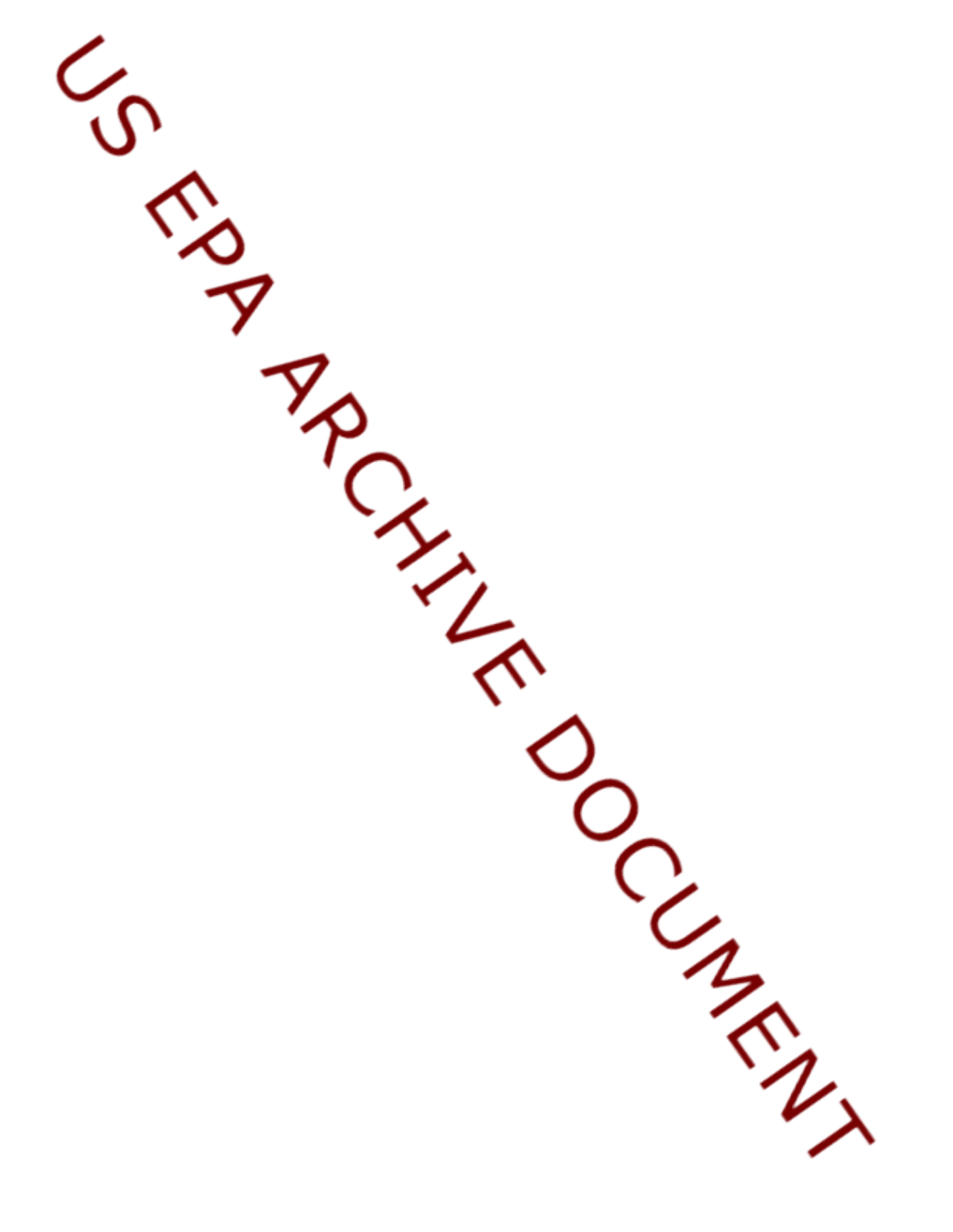## **Questionnaire for Feedback on the Overall Effectiveness of a FACA Committee**  *DFO Assessment*

## *Background*

 $\overline{a}$ 

This questionnaire is designed to obtain a DFO perspective on the overall effectiveness of a FACA committee by examining a FACA committee's outputs. Agency staff will use this information to better understand what is working well and what improvements could be make this FACA process more successful. Thanks in advance for taking time to fill out the questionnaire. We value your input!

| 1. Name of Advisory Committee  |  |
|--------------------------------|--|
|                                |  |
| 2. Goals of Advisory Committee |  |
|                                |  |
|                                |  |

 $\overline{a}$ 3. Over the past 6 months, please describe the key outputs you have received from this advisory committee (e.g., reports, recommendations, minutes, etc.) in the following table and then rate them on the following measures: timeliness, relevance to your agency's needs, quality, and completeness.



c) Quality 1 2 3 4 5 6 7

Output 1:

d) Completeness 1 2 3 4 5 6 7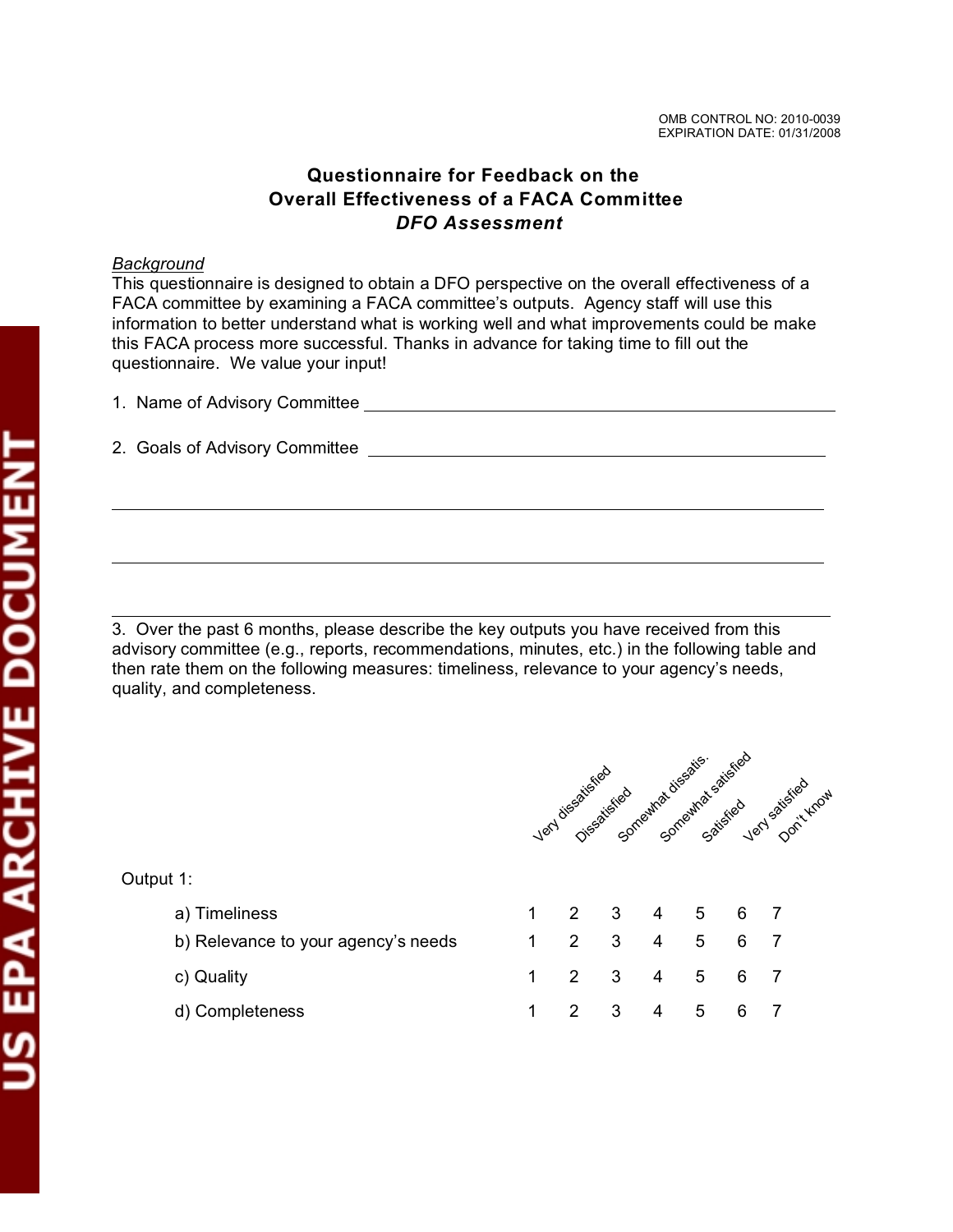

| Output 2:                                                                  |              |                |   |                         |   |   |                |
|----------------------------------------------------------------------------|--------------|----------------|---|-------------------------|---|---|----------------|
| a) Timeliness                                                              | $\mathbf{1}$ | $\overline{2}$ | 3 | $\overline{4}$          | 5 | 6 | $\overline{7}$ |
| b) Relevance to your agency's needs                                        |              | $\overline{2}$ | 3 | 4                       | 5 | 6 | 7              |
| c) Quality                                                                 | 1            | $\overline{2}$ | 3 | 4                       | 5 | 6 | $\overline{7}$ |
| d) Completeness                                                            | 1            | $\overline{2}$ | 3 | 4                       | 5 | 6 | $\overline{7}$ |
| Output 3:                                                                  |              | $\overline{2}$ | 3 | $\overline{4}$          | 5 | 6 | $\overline{7}$ |
| a) Timeliness                                                              | 1            | $\overline{2}$ | 3 | 4                       | 5 | 6 | $\overline{7}$ |
| b) Relevance to your agency's needs                                        |              | $\overline{2}$ | 3 | $\overline{4}$          | 5 | 6 | $\overline{7}$ |
| c) Quality                                                                 | 1            | $\overline{2}$ | 3 | $\overline{4}$          | 5 | 6 | 7              |
| d) Completeness                                                            | 1            | $\overline{2}$ | 3 | $\overline{4}$          | 5 | 6 | $\overline{7}$ |
| Output 4:                                                                  |              |                |   |                         |   |   |                |
| a) Timeliness                                                              | 1            | $\overline{2}$ | 3 | 4                       | 5 | 6 | 7              |
| b) Relevance to your agency's needs                                        | 1            | $\overline{2}$ | 3 | $\overline{4}$          | 5 | 6 | 7              |
| c) Quality                                                                 | 1            | $\overline{2}$ | 3 | $\overline{4}$          | 5 | 6 | $\overline{7}$ |
| Output 5:                                                                  |              | $\overline{2}$ | 3 | $\overline{\mathbf{4}}$ | 5 | 6 | $\overline{7}$ |
| a) Timeliness                                                              | 1            | $\overline{2}$ | 3 | $\overline{\mathbf{4}}$ | 5 | 6 | 7              |
| b) Relevance to your agency's needs                                        | 1            | $\overline{2}$ | 3 | $\overline{\mathbf{4}}$ | 5 | 6 | $\overline{7}$ |
| c) Quality                                                                 | 1            | $\overline{2}$ | 3 | $\overline{4}$          | 5 | 6 | $\overline{7}$ |
| d) Completeness                                                            | 1            | $\overline{2}$ | 3 | 4                       | 5 | 6 | 7              |
| Overall, how satisfied are you with the outputs<br>over the past 6 months? |              | $\overline{2}$ | 3 | 4                       | 5 | 6 | 7              |

4. Do you plan to implement any of the findings of the advisory committee?

\_all (skip to #6) \_\_\_most \_\_\_some \_\_\_a few \_\_\_none

5. If you did not answer "all" in #6, please explain why you do not plan to implement all of the findings: